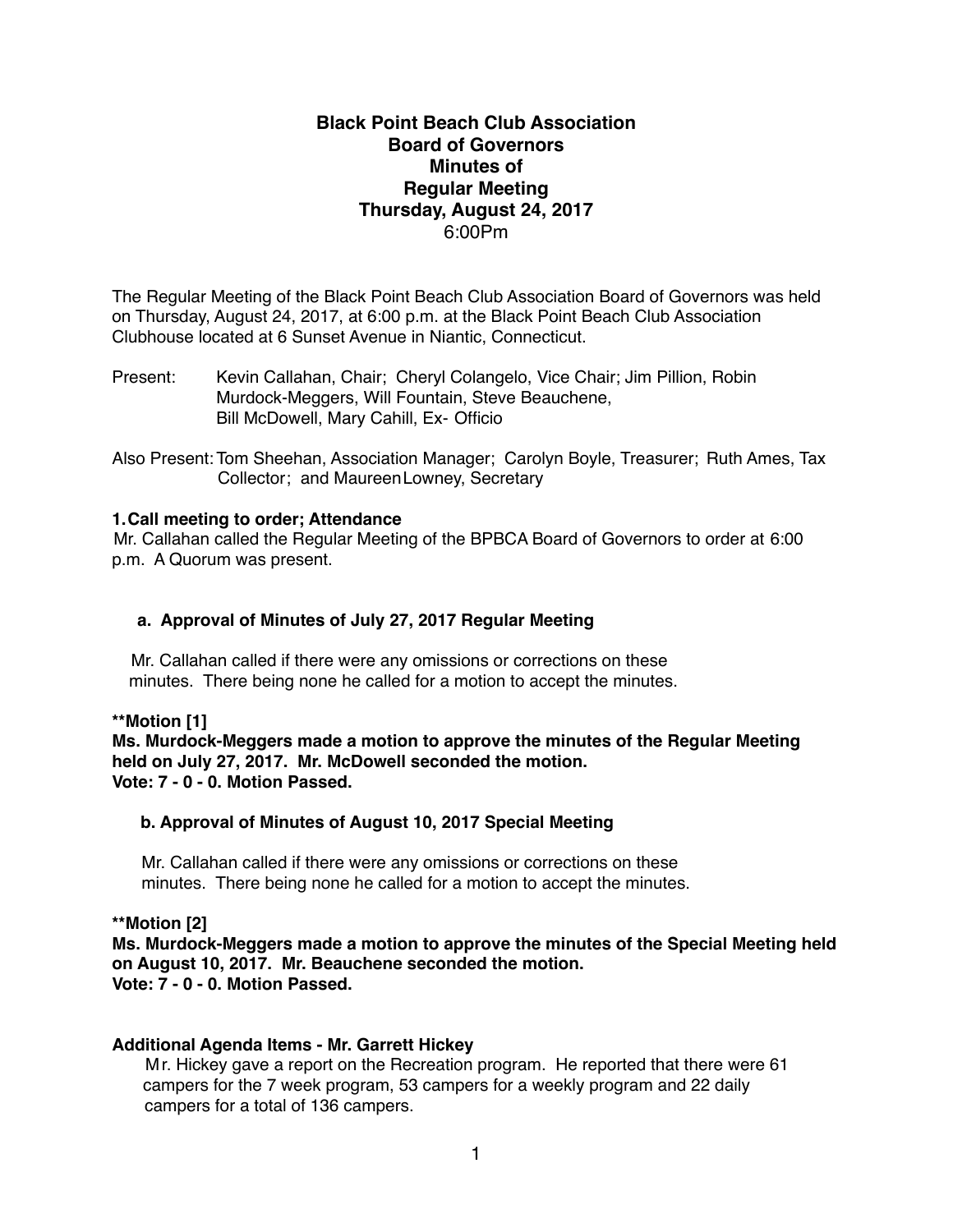Mr. Hickey also reported that the total revenue for the recreation program came to \$20,603.00.

 Mr. Hickey informed the Board that the rates for the campers has not increased in the past 11 or 12 years. The 7week program rate is \$250.00 with the weekly rate at \$100.00 and daily rate of \$20.00. Mr. Hickey is proposing to raise the club rates next year to \$375.00 for the full season, \$175.00 weekly and keep the daily rate at \$20.00. He said the proposed club rate increase for 2018 would provide him with the necessary funds to broaden and enhance what is currently offered at Club.

 He said he would also love to bring back the Sports Camps. They did it one year and the rate was \$100.00 per child for a 1 week program. 80% of the revenue went back to the club and 20% to the Coach and that coaches carry their own insurance and he would get his own coach insurance.

 Mr. Hickey also mentioned starting a tutoring program. Teachers could be available for tutoring outside of club hours all summer long for reading and math.

 Mr. Hickey said with this proposal if he were to do this he would ask for a raise because he would be doing multiple things on top of what he is already doing and also the first couple of years that he was the director he received a winter bonus and has not received that since.

 Mr. McDowell asked Mr. Hickey what sports would be offered. Mr. Hickey said basketball, lacrosse, soccer and tennis.

Ms. Cahill said it would be for Black Pointers and their guest. No outsiders.

 Mr. Callahan said Mr. Budds, the association's insurance agent, said that sports camps are not covered under our policy. Mr. Hickey said he would take out coach insurance with a one million dollar policy.

 Mr. Pillion suggested that Mr. Hickey give the BOG a copy of his insurance policy so our insurance agent could check it out.

 Mr. Hickey said that the sport camps would be in the evening and not during the recreation program. He would have an hour program for the smaller children and 1 and half hours for the older children

# **2. Public Comments**

Ms. Jean Galati, 7 Nehantic Drive, commented on Mr. Hickey's proposal and thinks we need sports camps for the kids.

She also thought that the BOG should shop around for insurance.

 Ms. Galati also commented on the recreation program budget, saying she thought last year \$2,800 was allocated for the recreation program, and asked if Mr. Hickey knew what the budget was.

 Ms. Kim Craven, 46 East Shore Drive, asked why we don't allow outsiders to come to the sports program and they could pay extra. She also commented about having other coaches come in and said she doesn't know what Mr. Hickey's qualifications are.

 Ms. Sandy Adams, 26 Whitecap Road, questioned Mr. Hickey's remark about the money he makes will go back into the program. She thought money was already allocated in the budget for crafts and things.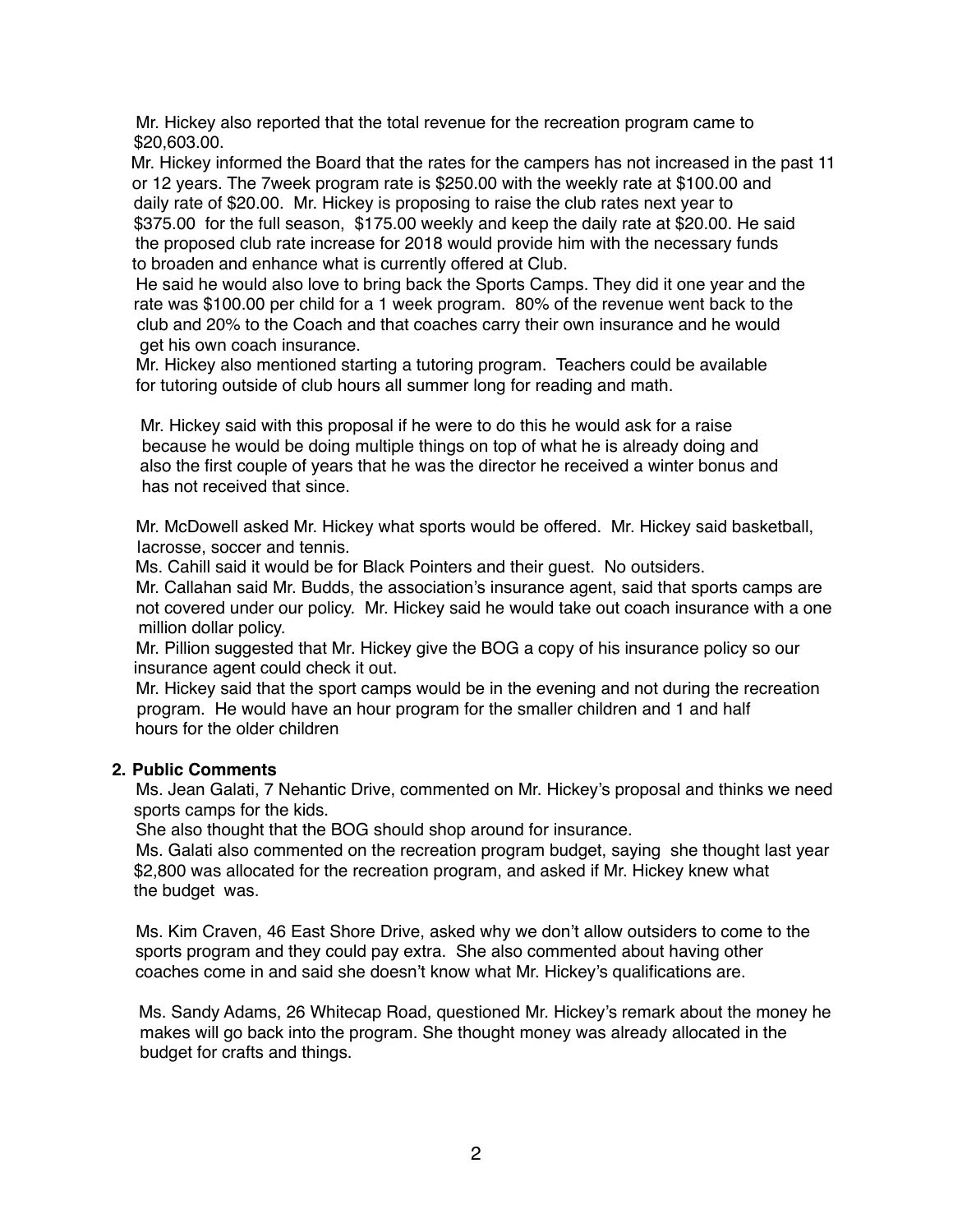Ms. Wendy Bourget, 1 Osprey Road, asked if she could be put on the agenda for the information meeting to talk about the Cahill Educational Fund.

# **3. Reports**

## **. Treasurer's Report - Carolyn Boyle**

Ms. Boyle presented her report and stated that we are in the beginning of the new fiscal year so expenses are low.

 Ms.Boyle noted that \$1,500.00 was budgeted for the recreation program but they only spent \$479.00. She said that she has always paid the recreation bills and has never questioned Mr. Hickey on the amount spent for the recreation program. She stated that the income from the recreation program was \$20,570.00, but expenses have to come out of that. There are salaries, workers comp, air conditioning, utilities and other expenses.

 Mr. Callahan asked Ms. Boyle why the Frontier bill for the internet doubled. Ms. Boyle said we had a 1 year promotional rate and that is now over.

 Bank Balances as of 7/31/17 Checking & Sweep accounts \$226,638.07 Long Term Capital \$86,296.72.

Mr. Callahan called for a motion to accept the Treasurer's Report.

#### **\*\*Motion [3]**

#### **Ms. Murdock-Meggers made a motion to accept the Treasurer's Report. Mr. Pillion seconded the motion. Vote: 7 - 0 - 0 Motion passed.**

# **. Tax Collector - Ruth Ames**

Ms. Ames reported that \$216,414.89 has been collected in taxes. To date there is still another \$7,094.65 to be collected for this tax year. There are 21 properties with no payments and 4 properties that are partially paid.

Ms. Ames reported that there is still \$256.84 owed from last year. There is 1 property with no payment and 2 properties that are partially paid.

 Ms. Ames reported that delinquent notices have been sent out and liens will be place on the properties in September if payments are not received before than.

# . **Association Manager's Report - Tom Sheehan**

Mr. Sheehan presented his report (attached).

 Mr. Sheehan reported that the 2 bikes found on the club house grounds have not been claimed yet. He will deliver them to the East Lyme Police who will keep them in their lost and found department for 6 months and if they are not claimed by then the police will donate them to charity.

#### .**Chair's Report - Kevin Callahan**

Mr. Callahan reported that the Geno Meet and Greet was a hugh success, and thanked Ms. Murdock-Meggers for her involvement .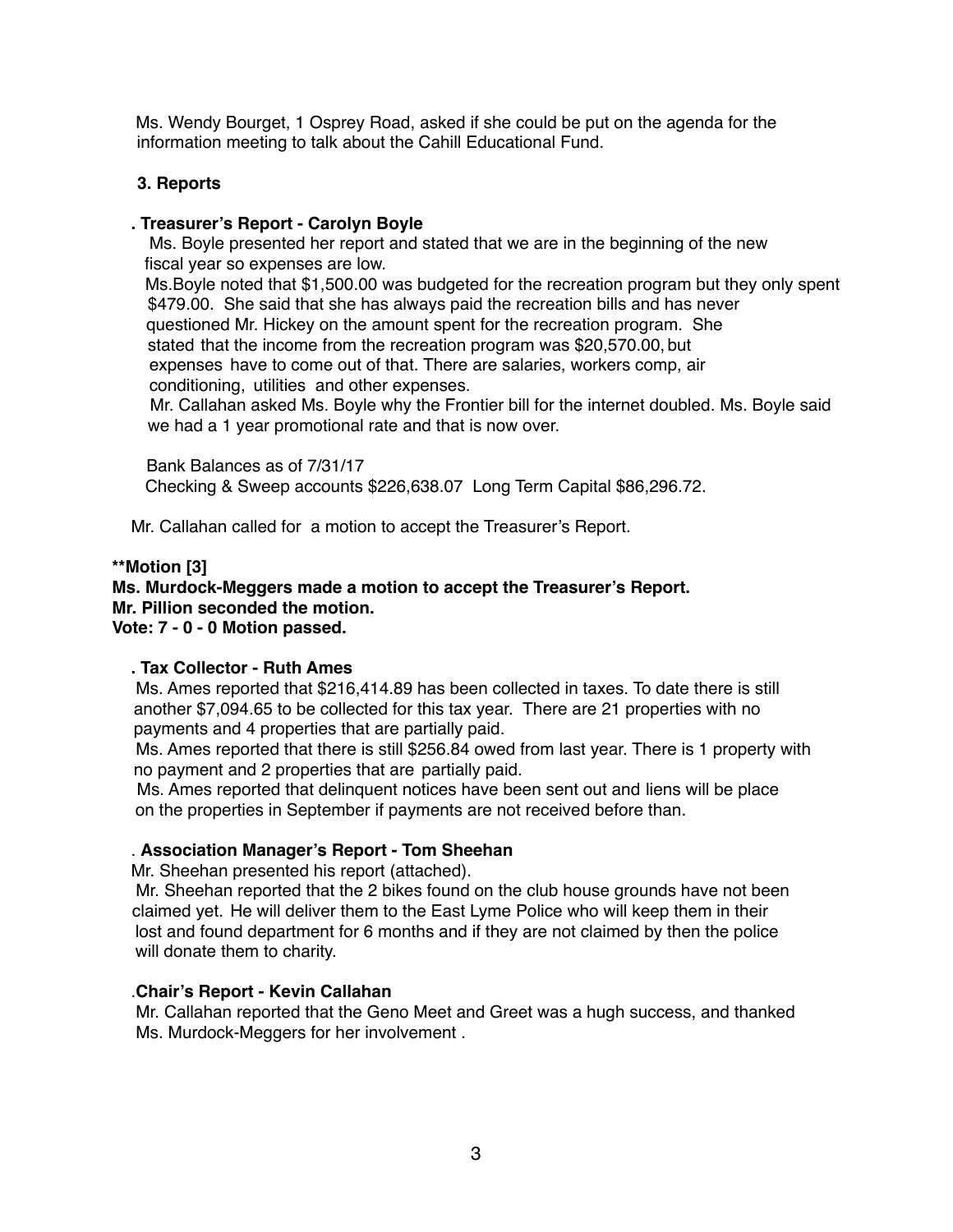## **. Ex-Officio to Zoning - Steve Beauchene**

 Mr. Beauchene reported that the Zoning Commission is reviewing some of the regulations and discussing ideas. Mr. Beauchene said that Mr. Fox said that 2 officials from town drove around checking the hedge lines and the town identified four properties that are not in compliance. Mr. Fox will discuss with those property owners to keep it personal and if nothing happens then the town will step in.

He reported that they are changing the wording on the permit application.

 Mr. Callahan stated that Ms. Cahill went to see First Selectman Mark Nickerson about some matters and he asked Ms. Cahill if there was anything else he could help with. Ms. Cahill told him about the Association's problem with the hedges and the First Selectman offered to come out with an employee of the public works department. Mr. Beauchene reported that the Zoning Commission is still searching for a ZEO.

# **. Ex-Officio to the Zoning Board of Appeals - Jim Pillion**

Mr. Pillion reported that the Zoning Board of Appeals is meeting this Saturday, August 26 at 9:00am and they will be discussing the possibility of increasing the ZBA fee.

#### **4. New Business**

Mr. Beauchene reported that Mr. Keith Nelson from Docko came out to inspect the Steel Pier at high tide and notice a couple of things. 1) the water was consistently breaking over the pier so he doubted the effectiveness of the height as it is now. 2) the water was passing through the steel pier in such a manner that it is washing out some of the gravel and sand that is underneath the pier.

 Mr. Nelson proposed two options. He did not know if we were married to the idea of having a cap on it, walkway, or as a recreational pier. His thought was to put a breakwater in there and try to raise it 2-3 feet. There would be a rocky crest to break the motion of the water coming in to preserve our beaches, this is the less expense option. The second option would be having a deck on the pier and have it restored. Mr. Nelson suggested putting a row of steel plates on the outside of the northern face and on the inside of the southern face, that way the stonework that abuts the southern end of the pier wouldn't have to be disturbed. It would be about 1 foot higher than what is there now.

 The cost for the breakwater would be about half of the cost of restoring the pier. The breakwater would cost somewhere around \$400,000.00 - \$600,000.00.

 To restore the pier with the deck, would cost somewhere around \$1,000,000.00 - \$1,200,000.00. It really depends on what we want. Mr. Beauchene said it sounds like a lot of money but with about 600 residences it would cost about \$1,500.00 per residence.

The BOG would have to decide how to assess the members.

 The failure of the pier is imminent. Mr. Nelson felt very leery of driving any large equipment down it. Mr. Beauchene said it is not in the best of shape and doesn't know how long it will last.

The costs Mr. Nelson gave is for construction only, does not include permits, etc.

Mr. Pillion asked if we could reach out to our members who may have expertise in this field.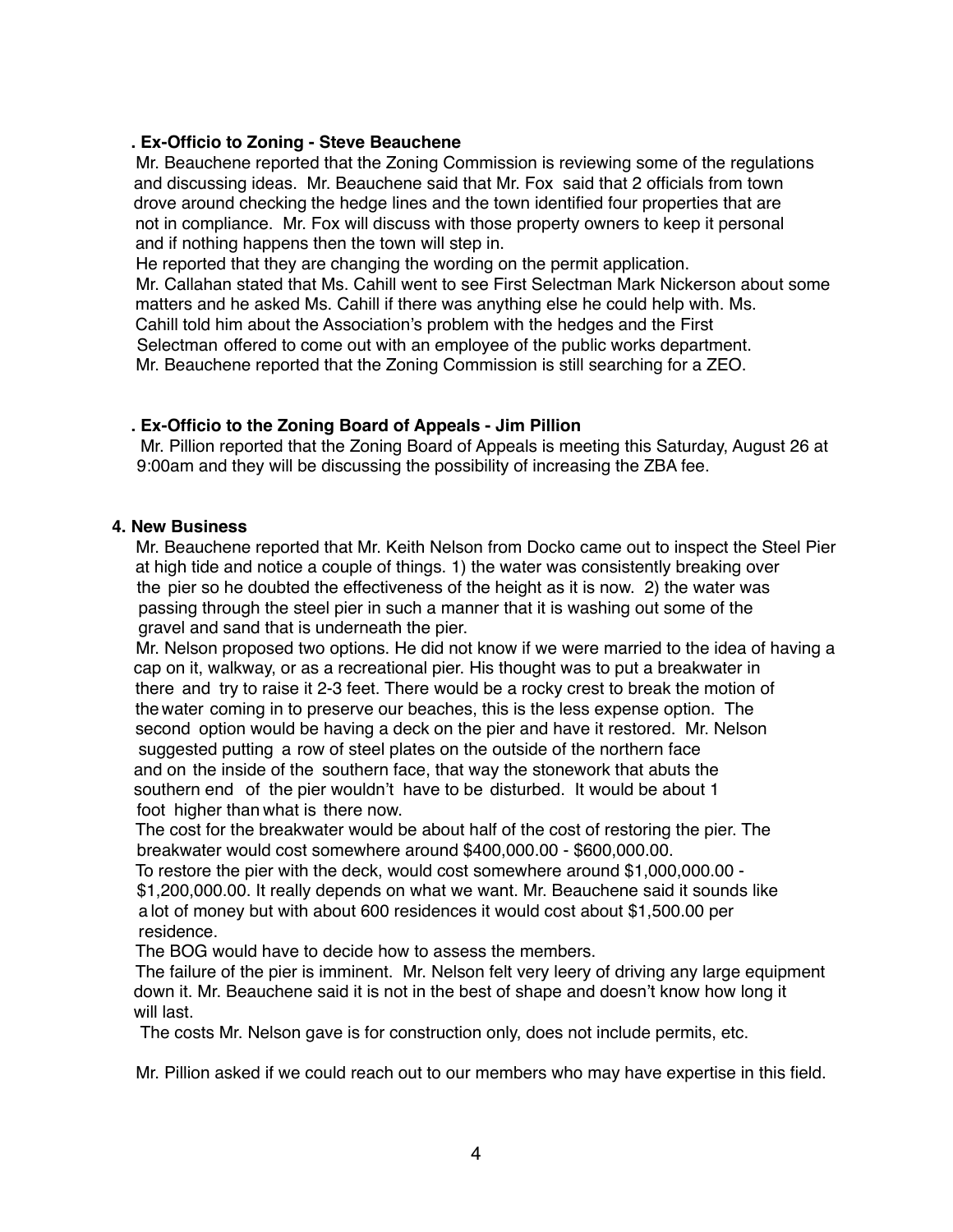Mr. Pillion asked the BOG to table Mr. Hickey's proposal and requests till the next meeting. Ms. Murdock-Meggers said she will speak with our Insurance Agent regarding the Sports Camp.

 Ms. Murdock Meggers proposed language changes on the insurance for the Club House rental . She proposes requiring all members that are going to be renting the clubhouse to provide us with a general liability insurance naming Black Point Beach Club Association as an additional insured and a minimum one million dollar policy. That will be a standard for anyone renting the clubhouse. Additionally we have a section number 10 on the application that talks about if alcoholic beverages are going to be served or consumed, she also change that language to say that Black Point Beach Association should be named as an additional insured.

# **5. Old Business**

Mr. Sheehan said he had suggested last month that they drop the idea of parking golf carts in the right-of-way at Whitecap due to the driveway locations. and also had asked to eliminate the use of BP parking tags on golf carts.

 Ms. Cahill said the tag is for either a cart or car. Mr. Sheehan said you don't need the tag on golf carts as the registration says Black Point. Ms. Colangelo said you get one parking tag for one parking spot. If you do not need a parking tag for the golf carts but still need them for cars some people may have 2 vehicles taking up two parking spot, a golf cart and a car.

 Mr. Fountain said there were 3 golf carts parked at Nehantic with temporary tags, but the carts were not registered. He said vehicles that are not registered should not be parking on Black Point property. Mr. Callahan said motor vehicle on roads are a town problem.

Ms. Cahill said to send a letter to the Town and to the Chief of Police to ticket.

Mr. McDowell said they can't do anything on private property.

 Mr. Callahan asked Mr. Sheehan if the police ticket unregistered cars. He said the BOG will discuss. Mr. Pillion said it should be brought up at the informational meeting.

Mr. Fountain said he has been waiting since March to look at the files in the shed.

 Mr. Beauchene asked to give Mr. Sheehan an answer on the use of the parking tags on the golf carts and the parking of the golf carts in the Whitecap Right-of-Way.

# **\*\*Motion [4]**

**Mr. Beauchene made a motion not requiring parking hang tags on registered golf carts in the Black Point parking lots and designated parking right-of-ways. Ms. Murdock-Meggers seconded the motion.**

**Vote: 5- 2 - 0 Motion passed.**

 Mr. Fountain asked if any Right-of-Way surveys will be done this year and if so where is the funding.

Ms. Cahill said she thought a motion had been made last year to do them.

 Mr. Fountain said that rules need to be reviewed and updated and establishing a means of tracking violators. Our rules state \$25.00 fine for parking violators.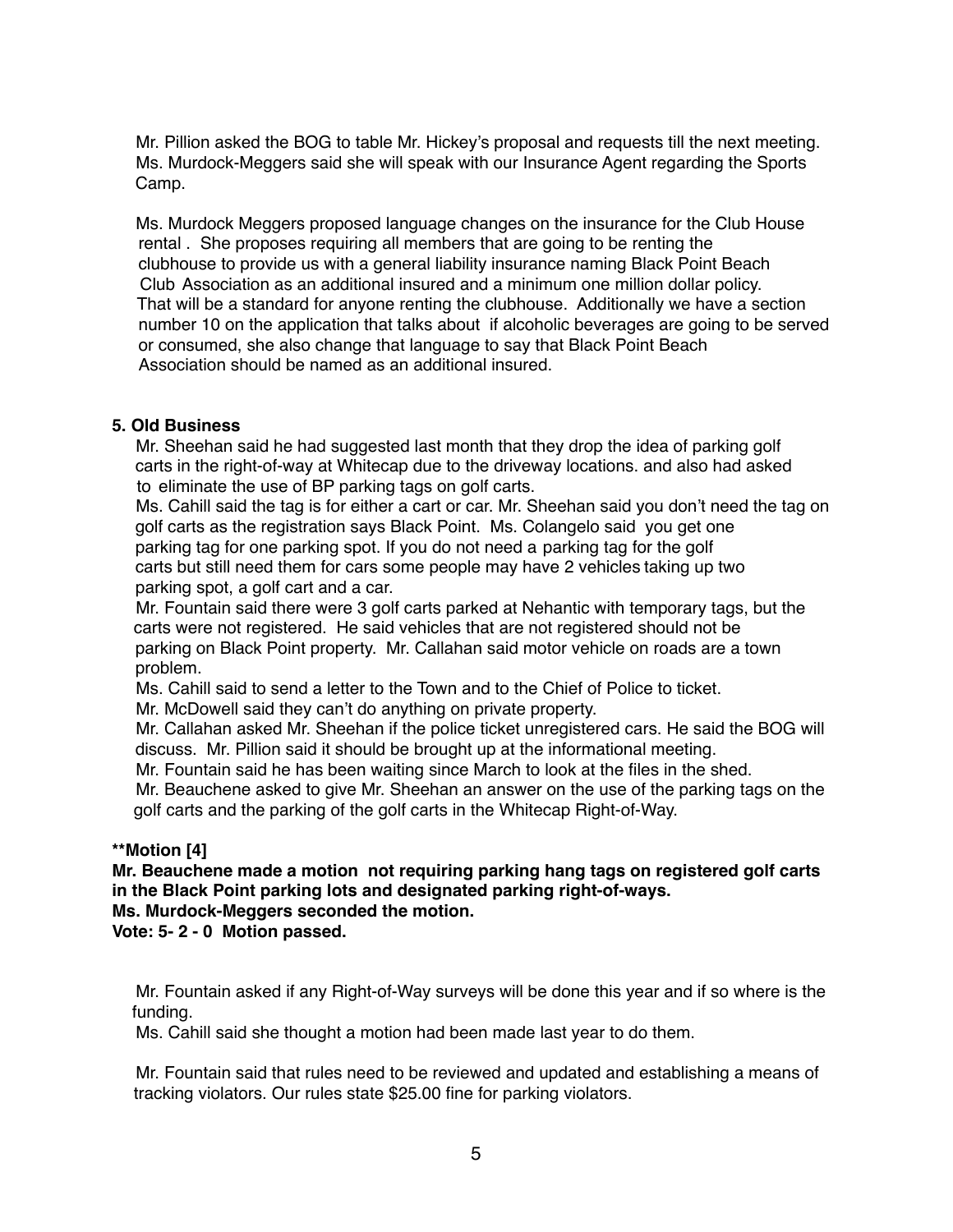Mr. Fountain also asked if we want to put riprap at the walkway by Seaview. Mr. Fountain also asked if we could enforce the no smoking policy in the right-of-ways by the beach.

# 6**. Communications (made available)**

#### 7**. Public Comments**

Ms. Carolyn Boyle, 4 Sea View Avenue commented on the zoning regulations regarding hedges being no higher than 42" at intersections at a 10' length. She stated that if she was injured by someone because of a sight line issue she would sue the driver, the homeowner who's hedges were not in compliance and the Association. She feels the association would have exposure because we are not enforcing the regulations. She stated that in our regulations it states that violators can be penalized \$10.00- \$100.00 per day in accordance with the provision of the State Statues.

 Ms. Kim Craven, 46 East Shore Drive commented about the crosswalk going in at Osprey and asked if they could have one at Sea View.

 She asked about our Capital Improvement account if we are regularly putting money into it or just depending on everyone to fund it.

 Ms. Carven asked if the steel pier is going higher does it effect the footprint. Regarding the no parking tags being required for golf carts she asked if that means everyone will get two parking tags or people who own golf carts will not receive any parking tags. Ms. Craven stated that Sea Breeze beach is losing beach and the riprap by the walkway has helped. She asked if we could reclaim the riprap by the big rock. She also commented that there are many cracks in the new sidewalk and said that there were no cuts put in the walk way when the concrete was poured to help the walkway from cracking.

 Ms.Craven also asked since there is no smoking on beaches when they have a family event on the club house grounds such as the concert in the park could they restrict smoking.

 Ms. Wendy Bourget, 1 Osprey Road, agreed with Ms. Craven on the golf carts. She stated that South Beach only has 3 parking spots. She commented about using duct tape or velcro to keep the parking tags attached to the golf carts.

# 8) **BOG Response**

Mr. Callahan said that he will look into Mr. Hickey's proposal. He also said that Mr. Hickey does know his budget. Mr. Callahan will look into charging more for outsiders and will look into our Insurance for coaches.

# **9) Executive Session (Legal)**

**\*\*Motion [5] Ms. Murdock-Meggers made a motion to enter Executive Session at 7:50Pm. Mr. McDowell seconded the motion. Vote:7 - 0 - 0 Motion passed**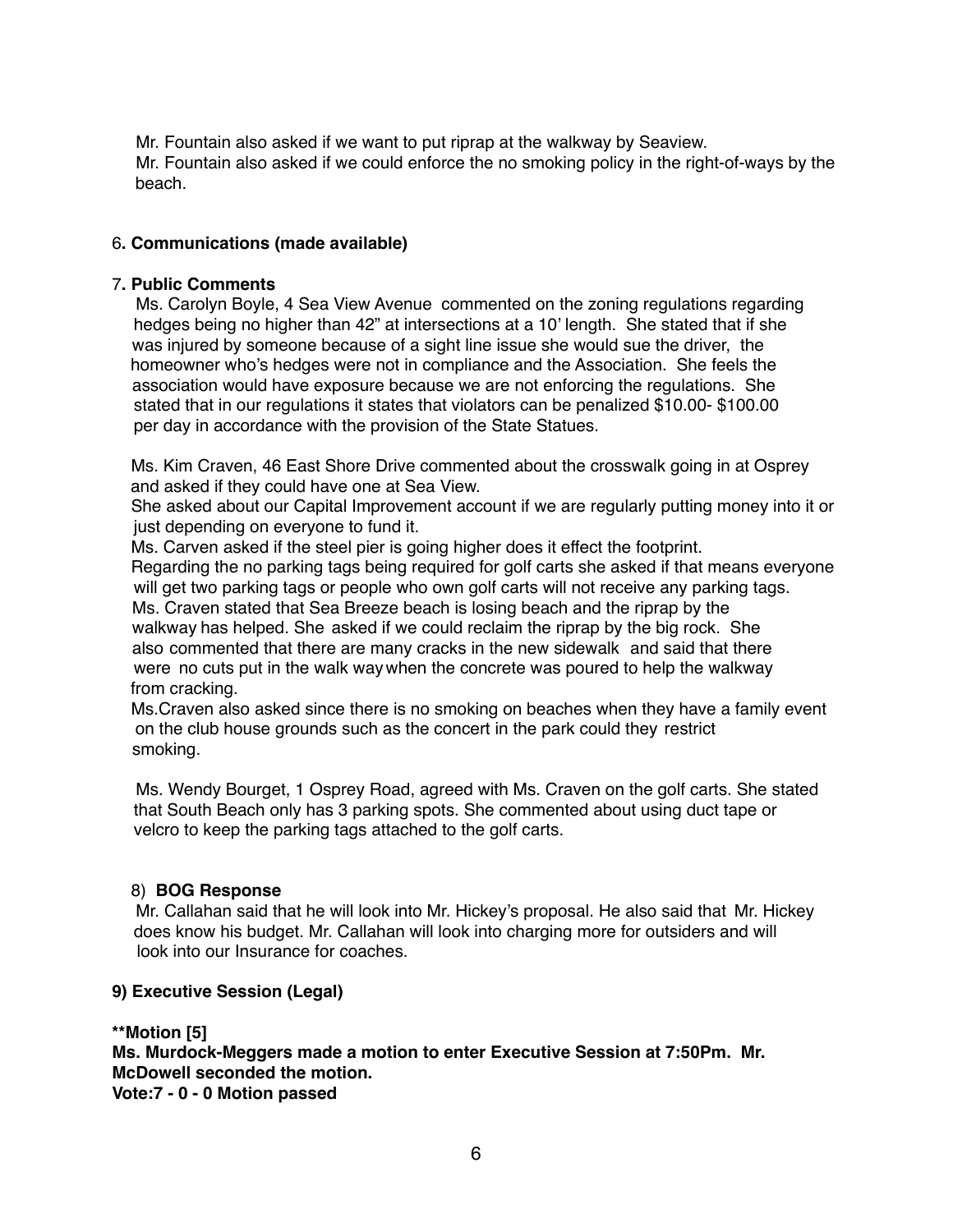**\*\*Motion [6] Mr. McDowell made a motion to exit Executive Session at 8:15Pm with no action taken. Mr. Beauchene seconded the motion. Vote: 7 - 0 - 0 Motion passed**

#### **10) Adjournment**

There being no further business before them, Mr. Callahan called for a motion to adjourn.

**\*\*Motion [10] Mr. Beauchene made a motion that the BPBCA Board of Governors Regular Meeting of August 24, 2017 be adjourned at 8:16pm. Mr. McDowell seconded the motion. Vote:7 - 0 - 0 Motion passed**

**Respectfully submitted,**

**Maureen Lowney, Secretary**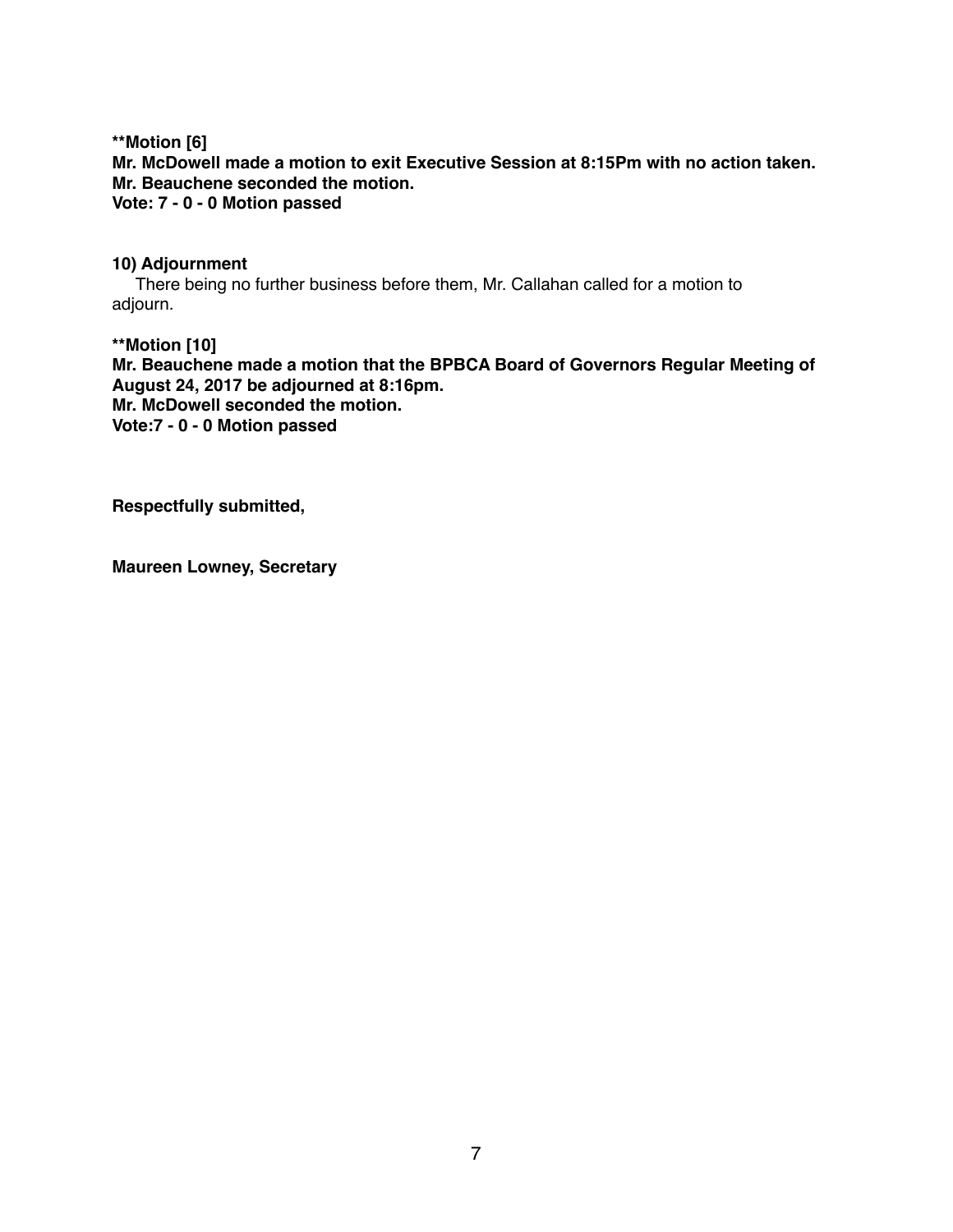# **Manager's Monthly Report**

**August 24th, 2017**

**We have had a very successful summer, with no major issues. Unfortunately, the same repetitive issues persist, which include illegal parking, fishing off south pier, kayaks in the swim area, and swimming at the boat beach. It needs to be pointed out that most of the violators are associations members. The BOG has to decide on how they intend to address and handle these issues.**

**With the help of a handful of volunteers, including Margaret Pillion, Katie Mertel, Kim Sheehan, Maureen Lowney, and Sandy and I, we provided the recreation counselors, volunteers and beach patrol a "Thank You" Barbecue. All of this was at no cost to Black Point, as we had the leftover hot dogs and hamburgers from the picnic, and the salads and other dishes were also covered by the rewards program from BJs.**

**Officers Lindsay Cutillo and Mike Jezierski gave up their personal time for an excellent demonstration to the club program, as well as some adults, on the value of their police dogs, in servicing our community. A letter of appreciation has been sent to Chief Finkelstein.**

**Closing Dates:**

- **Daily Beach Grooming will cease September 4th, 2017**
- **Weekend only grooming will continue until September 24th , 2017**
- **All water equipment will be placed in winter storage the week of September 11th, 2017**
- **Both hard and clay tennis courts will close on October 30th , 2017**
- **Kayak racks will be removed the week of October 23rd,2017, and any vessels not removed from the racks will be left on the ground.**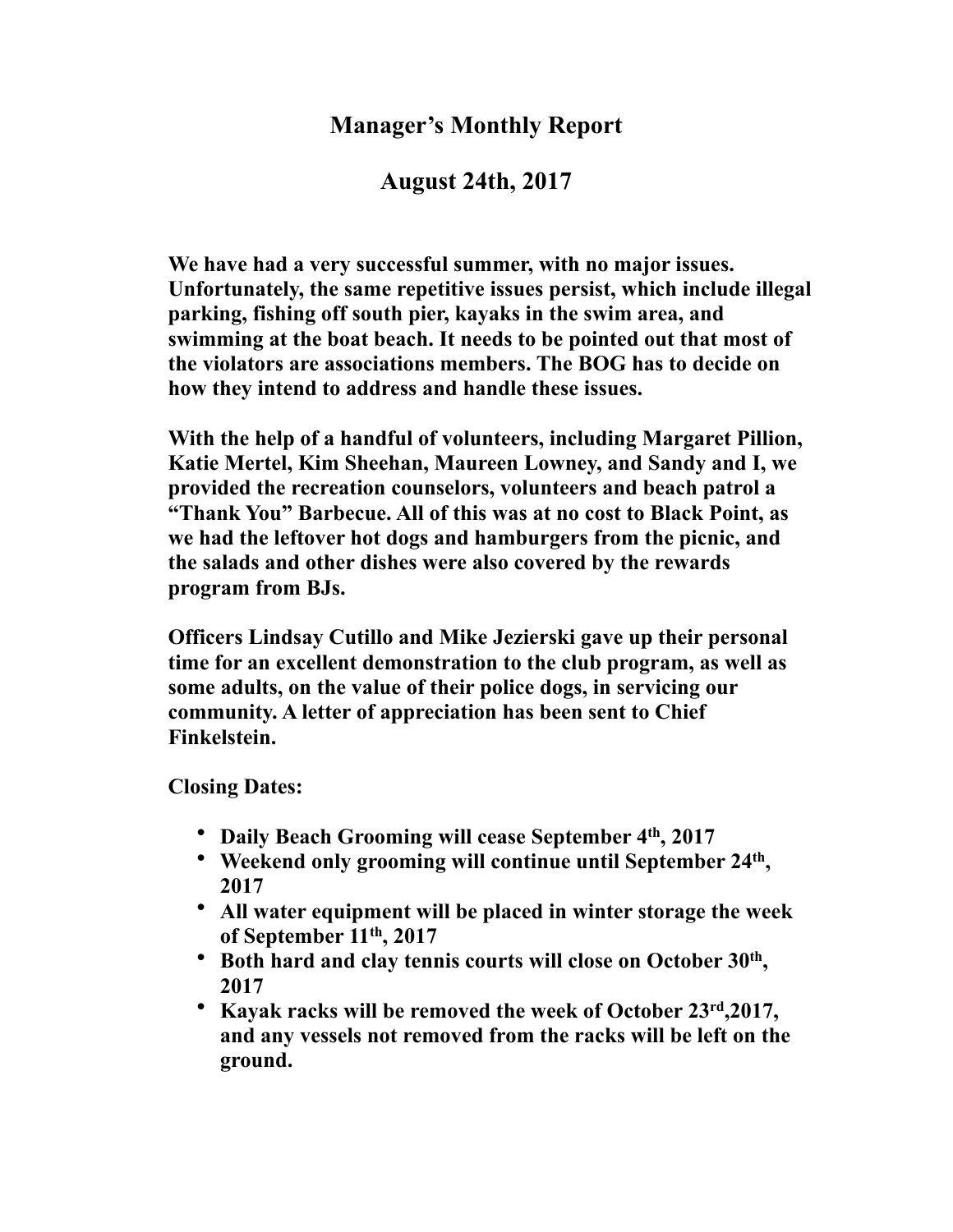- **The clubhouse will be closed for the off season the first week of November, 2017**
- **Sand will be harvested the first week of November, 2017**

**All of the above dates sere subject to change in the event of inclement weather.**

**Two reminders:**

- **The Town of East Lyme will shut off your water at the street free of charge.**
- **If you haven't already done so, please provide Maureen Lowney with an off season contact telephone number for winter emergencies.**

**Tom Sheehan,**

**Association Manager**